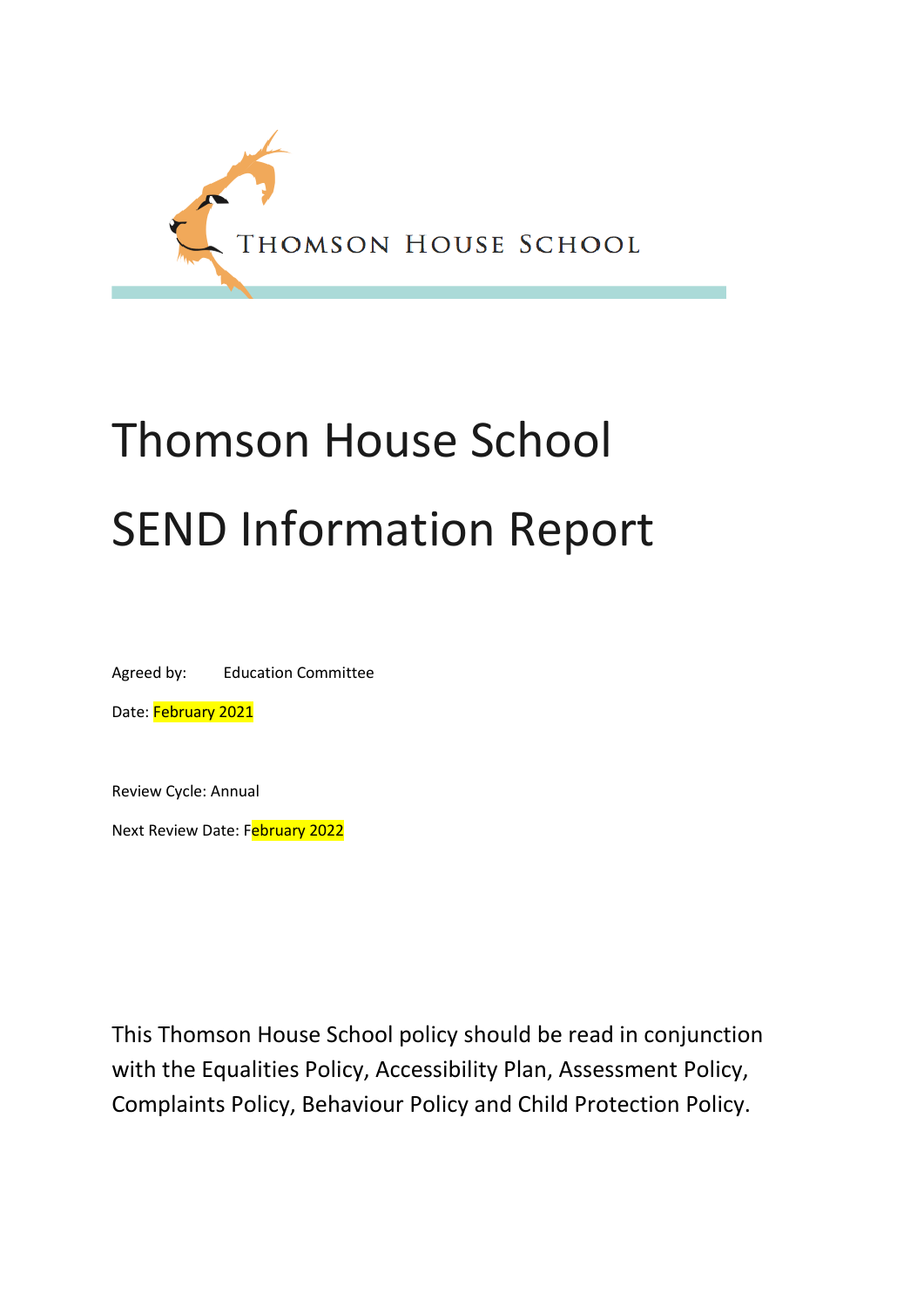## If you require a copy of this document in large print, Braille or audio format, please contact the School Business Manager

Thomson House School is a mainstream primary school for children aged 4-11 years. We are fully committed to serving the needs of all children in our community. No pupil will be refused admission to school on the basis of his or her special educational need. We will not discriminate against disabled children or children with educational difficulties, and we will take all reasonable steps to provide fully effective educational provision. Indeed, all THS children will learn to respect difference and diversity and will benefit from being members of such a community.

Inclusion at THS is supported by Achieving For Children. Information about how Achieving for Children supports children with SEND (called their local offer) can be found on their website [www.afclocaloffer.org.uk](http://www.afclocaloffer.org.uk/)

This document is intended to give you information regarding the ways in which we aim to support all of our pupils, including those with SEND, in order that they can realise their full potential. It may not list every skill, resource and technique we employ in order to achieve this as these are continually developed and used to modify our provision to meet the changing requirements for individual pupils.

Below are questions that give you more information about how we support children with Special Educational Needs at Thomson House School.

#### **What is Special Educational Needs?**

Children with Special Educational Needs have specific difficulties (barriers to learning) that make it harder for them to learn than most children of the same age. These children may need additional or different help from that given to others.

#### **What is the definition of Special Educational Needs?**

The Special Educational Needs Code of Practice states that a child or young person has SEND if they have a learning difficulty or disability which calls for special educational provision to be made for them. A child of compulsory school age or a young person has a learning difficulty if they:

- *(a) Have a significantly greater difficulty in learning than the majority of others of the same age; or*
- *(b) Have a disability which prevents or hinders then from making use of educational facilities of a kind generally provided for others of the same age in mainstream schools or mainstream post-16 institutions.*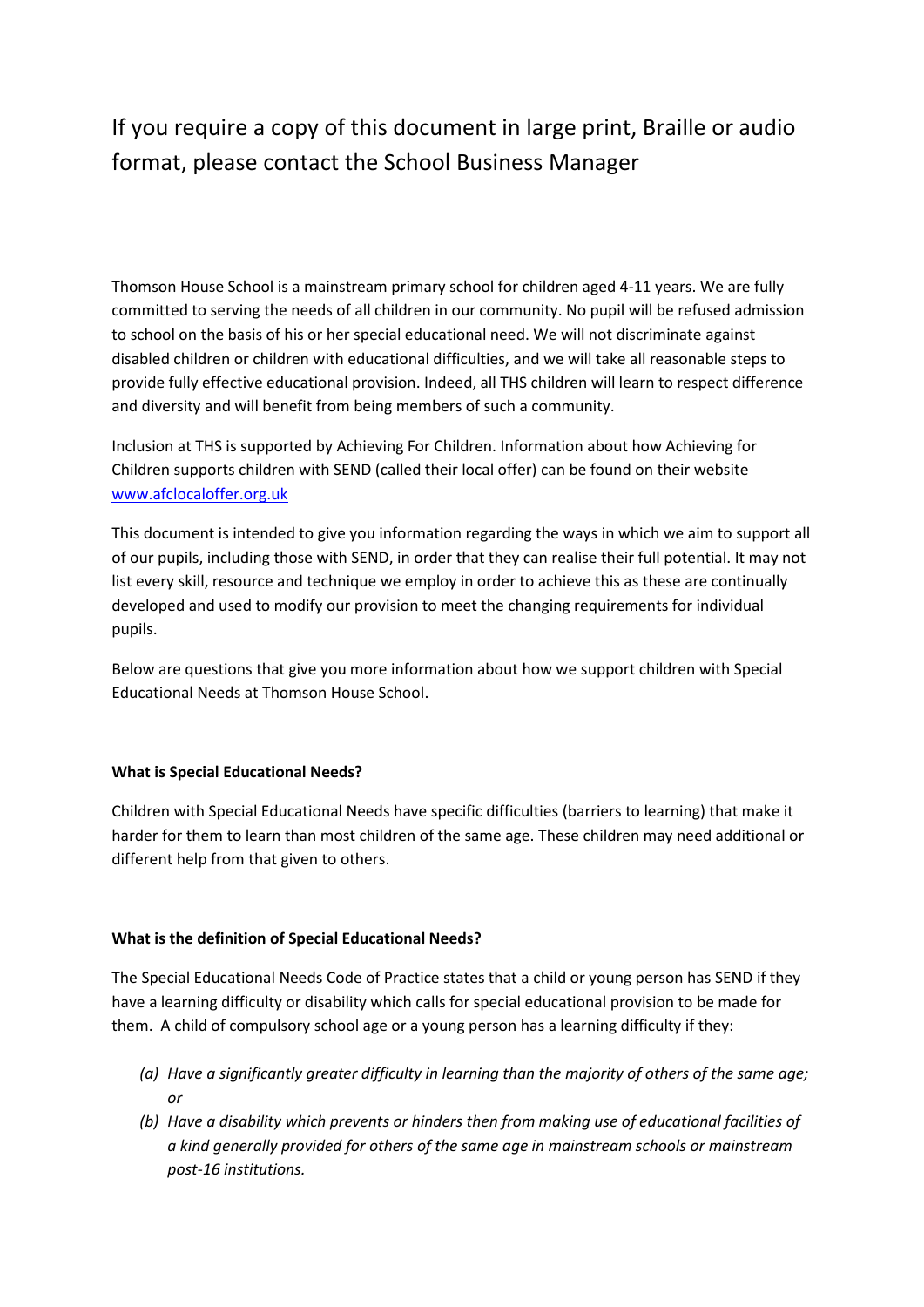Special Educational Needs are broadly defined in the following four areas of needs:

- Social, Emotional and Mental Health
- Cognition and Learning
- Communication and Interaction
- Sensory and/or Physical

## 1. **Who are the best people to talk to at Thomson House School about my child's difficulties with learning, special educational needs or disability?**

- Initially, you should talk to your child's class teacher about your concerns.
- The class teacher will discuss your concerns with the school SENDCo (Inclusion Leader), **Mrs Hannah Hannington**. They will be asked or may have already completed an Initial Concerns Form and be monitoring your child's progress.
- Mrs Hannington will arrange a meeting with you or you may wish to arrange a meeting with her. You can email her at [hannah.hannington@thomsonhouseschool.org](mailto:hannah.hannington@thomsonhouseschool.org) or arrange a meeting with her via the School Office.
- Alternatively, you can discuss your concerns with Mrs Amanda Letch, the Head Teacher. You can email her at [Amanda.letch@thomsonhouseschool.org](mailto:Amanda.letch@thomsonhouseschool.org) or arrange a meeting with her via the School Office.

#### **Inclusion Leader Responsibilities:**

- Developing and monitoring compliance with the school's SEND/Inclusion policy to make sure all children get appropriate support and high-quality teaching;
- Updating the school's SEND register (a system for ensuring all the SEN needs of pupils in this school are known) and making sure that there are accurate records of your child's progress and needs;
- Coordinating all the provision for children with special educational needs or disabilities (SEND);
- Writing Individual Education Plans (IEP) with the class teacher, and sharing and reviewing these with parents at least once each term and planning for the next term;
- Liaising with external agencies who may be coming into school to help support your child's learning, for example, the Speech and Language Therapist, Educational Psychologist or Occupational Therapist;
- Providing specialist guidance to colleagues in the school so they can help children with SEND in the school achieve the best progress possible;
- **•** Liaising with Governors and providing accurate termly updates of SEN provision and SEN outcomes in the school;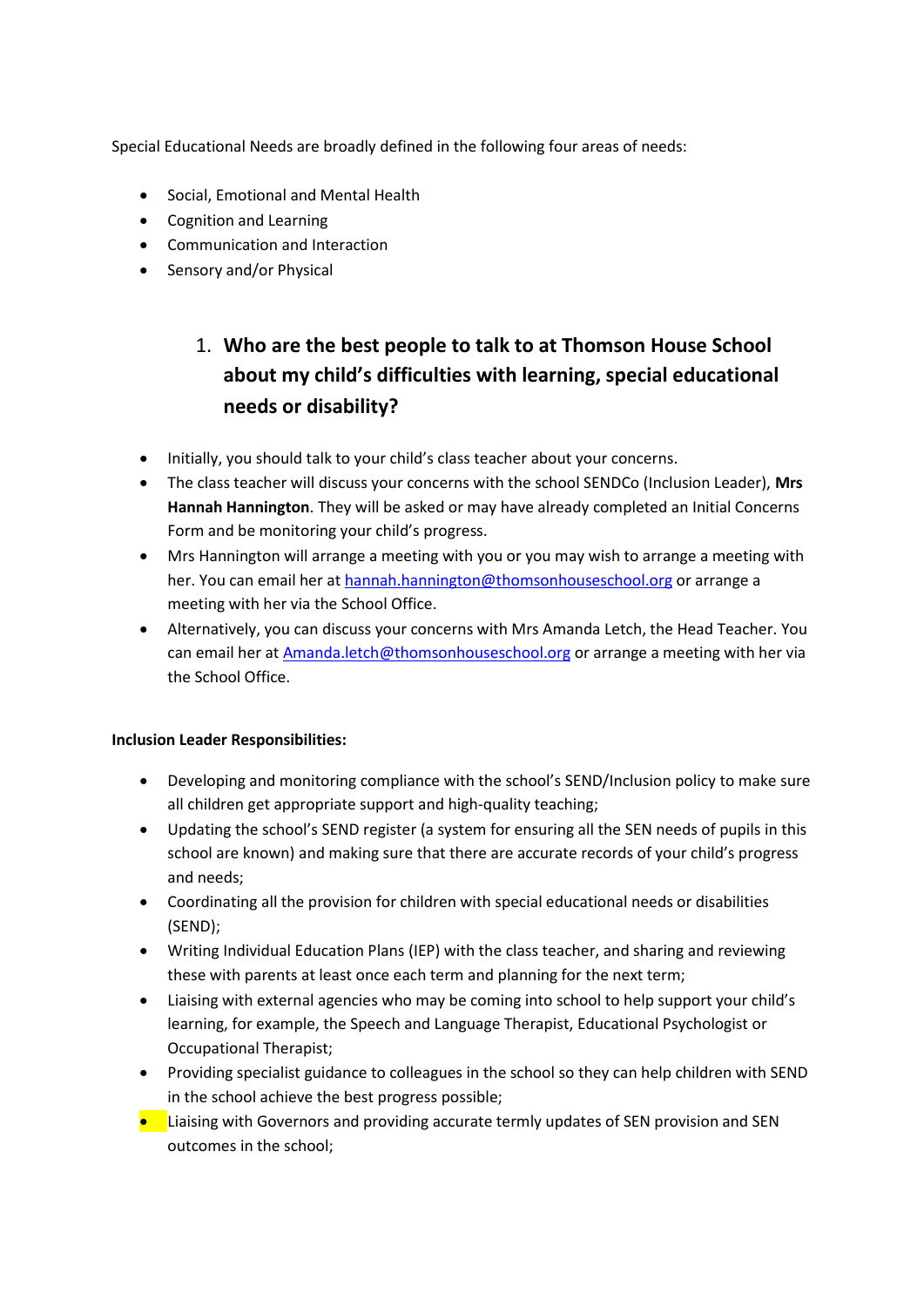- Ensuring that parents are involved in supporting your child's learning and ensuring that parents are kept informed about the support your child is getting;
- Liaising with potential next providers of education to ensure a smooth transition is planned;
- Attending regular borough network meetings to ensure that SEND is up to date with all national changes.

#### **Class Teacher Responsibilities:**

- Quality first teaching that meets the learning needs of all pupils;
- Checking on the progress of your child and identifying, planning and delivering any additional help your child may need in agreement with the Inclusion Leader;
- Writing Individual Education Plans (IEP) with the Inclusion Leader, and sharing and reviewing these with parents at least once each term and planning for the next term;
- Ensuring that all staff working with your child in school are helped to deliver the planned work/programme for your child, so they can achieve the best possible progress; this may involve the use of additional adults, outside specialist help and specially planned work and resources;
- Ensuring that the school's Inclusion/SEND Policy is followed in their classroom and for all the pupils they teach with any SEND.

#### **Head Teacher Responsibilities:**

- The day to day management of all aspects of the school, this includes the support for children with SEND;
- Ensuring the Governing Body is kept up to date about any issues in the school relating to SEND.

#### **SEN Governor Responsibilities:**

- Making sure the necessary support is in place for any child who attends the school who has SEND;
- Meeting regularly with the SENCo (Inclusion Leader) to stay up to date with changes in the school.

## **2. What types of support may be suitable and available for my child?**

This really depends upon the nature of your child's needs and difficulties. But our education provisions will match the needs of the four broad areas of need as defined in the SEND Code of Practice 2015;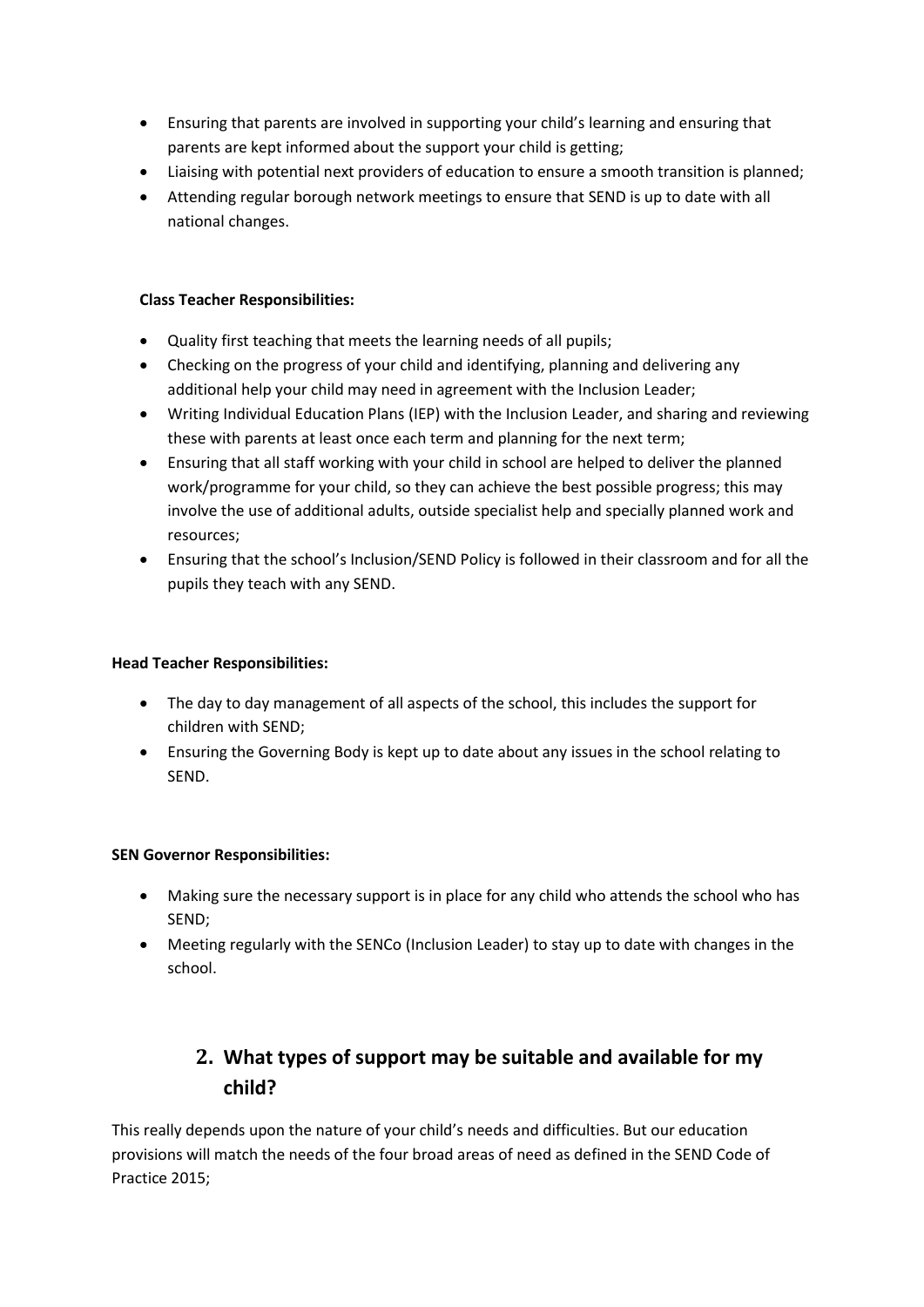- Communication and Interaction
- Cognition and Learning
- Social, Emotional and Mental Health
- Sensory and/or Physical Needs

At Thomson House School we have a 3 tiered approach to supporting a child's learning:

#### **Universal- (Quality first teaching/Wave 1 provision)**

All children at THS should be getting quality first teaching as part of excellent classroom practice.

For your child, this means:

- A creative, challenging, broad and balanced curriculum;
- The teacher has the highest possible expectations for your child and all pupils in their class;
- Teaching is based on developing from what your child already knows, can do and can understand;
- Different ways of teaching are in place so that your child is fully involved in learning in class; visual, auditory and kinaesthetic learning opportunities.

#### **Targeted – (Booster groups/small group intervention/catch up/Wave 2)**

For those children who are deemed not to be making sufficient progress in their learning, it may be appropriate to consider making additional short term special educational provision to remove or reduce any barriers to your child's learning.

For your child this means:

- Your child's teacher will have carefully checked on your child's progress and will have decided that your child has a gap in their understanding/learning and needs some extra support to help them make the best possible progress;
- Programmes of support will be put in place on a short term basis to help your child to 'catch up';
- This takes the form of a graduated four part approach of a) assessing your child's needs, b) planning the most effective and appropriate intervention, c) providing this intervention and d) reviewing the impact on your child's progress towards individual learning outcomes.

This may be:

- Small group work with an Assistant Teacher/Class Teacher in or out of class. (Outside interventions are minimal to avoid disruption to the regular curriculum.)
- Small group work with our SENDCo or Senior Leadership Team.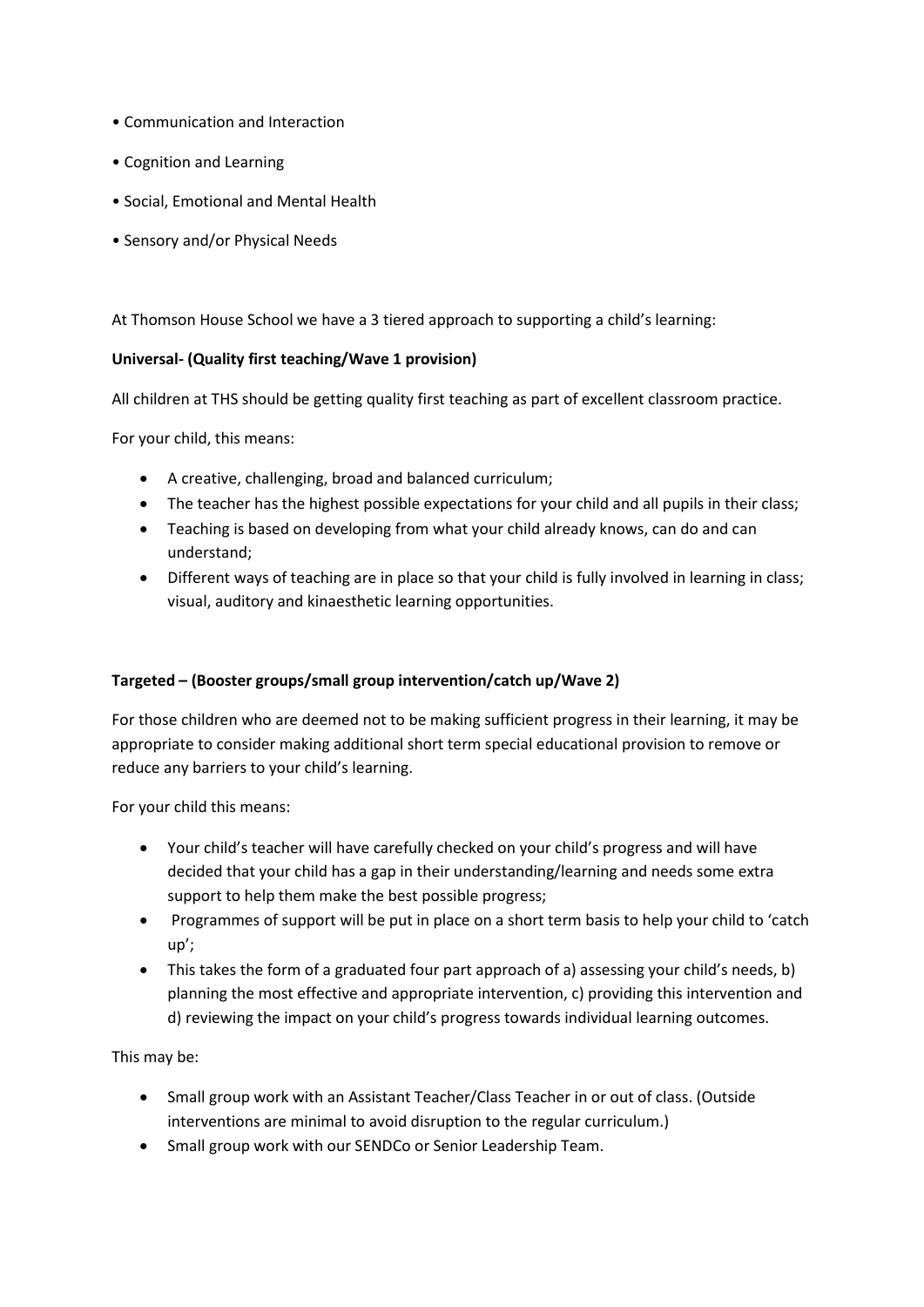1:1 intervention with the school's learning/emotional support team - Annie Watson, Galina Agarwal, Eram Sheikh or Clare Hinton.

#### **Specialist - (Highly personalised/Wave 3 provision)**

In order to plan for the best possible learning outcomes for your child it may be necessary to increase provision at school or seek specialist advice from a specialist professional outside the school.

For your child, this means:

- In consultation with you, your child will have been identified by the Class Teacher and Inclusion Leader as needing extra specialist support in school instead of, or in addition to quality first teaching and intervention groups;
- You will be asked to come to a meeting to discuss your child's progress and help plan the focused support for your child through writing an Individual Education Plan;
- Personalised support through specific strategies (which may be suggested by the Inclusion Leader or specialist professional) are in place to support your child to learn and make progress;
- An Assistant Teacher or Class Teacher will run these small groups/1:1 sessions using the Teacher's plan and targets
- You may be asked to give your permission for the school to refer your child to a specialist professional such as a Speech and Language Therapist or Educational Psychologist to help the school and yourself understand your child's particular needs in order to provide focused support. The specialist professional will work with your child to understand their needs and make recommendations to the SENDCo / Class Teacher regarding the provision and key strategies to be used.

This type of support is available for children with specific barriers to learning that cannot be overcome through quality first teaching and intervention groups.

#### **Specified Individual support:**

.

 This support is usually provided via an Education, Health and Care Plan (EHC Plan). This means your child will have been identified by the Class Teacher and Inclusion Leader as needing a more intensive level of specialist help that cannot be met from the resources available to schools to provide SEND Support.

For your child this means:

 The school (or you) can ask Achieving For Children for an Education, Health and Care (EHC) needs assessment for your child;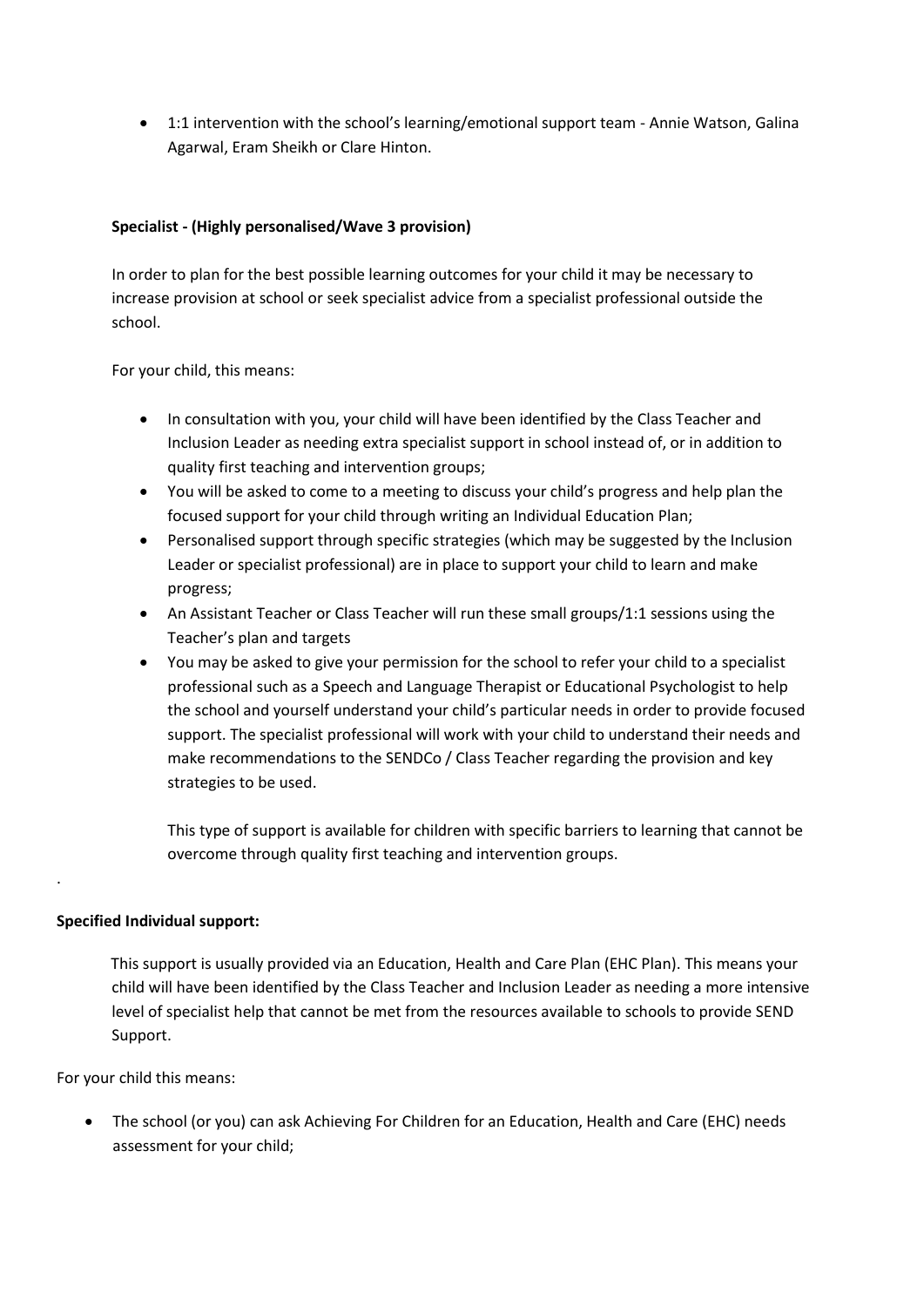- This is a legal process which sets out the amount of (and type of) support that will be provided for your child;
- After the school have sent in the request to Achieving For Children (with a lot of information about your child, including some from you), they will decide whether they think your child's needs (as described in the paperwork provided), seem complex enough to need a EHC assessment;
- If this is the case, they will ask you and all professionals involved with your child to write a report outlining your child's needs;
- After the reports have all been sent in, Achieving For Children will decide if your child's needs require an EHC Plan in order to make good progress. If this is the case, they will write an EHC Plan. If this is not the case, they will ask the school to continue with Special Educational Needs Support and also set up a meeting in school to ensure a plan is in place to ensure your child makes as much progress as possible;
- The EHC Plan will outline long and short term objectives for your child and what support they will receive in order to achieve these outcomes.

This type of support is available for children whose learning needs are complex and lifelong.

## **3. How do we involve pupils and parents in decisions around Special Educational Needs?**

At Thomson House School we believe it is very important for parents/carers to be involved in all areas of their child's learning and we actively encourage discussions. We believe, where appropriate, that it is essential to understand your child's views on any difficulties they may experience with their learning.

- You will be able to share your views and discuss your child's progress at regular meetings with the class teacher and others.
- If your child has an identified special educational need and/or disability you will be invited to a participate in a termly meeting with the class teacher and SENDCo to discuss current progress, support strategies being used and expected outcomes. Pupils (if age appropriate) will be asked to participate in these meetings. They will be asked their views ahead of the meetings in regards to their targets and provision.
- If your child has an Education, Health and Care plan (EHCP) you and your child will be able to share your views at the Annual Review.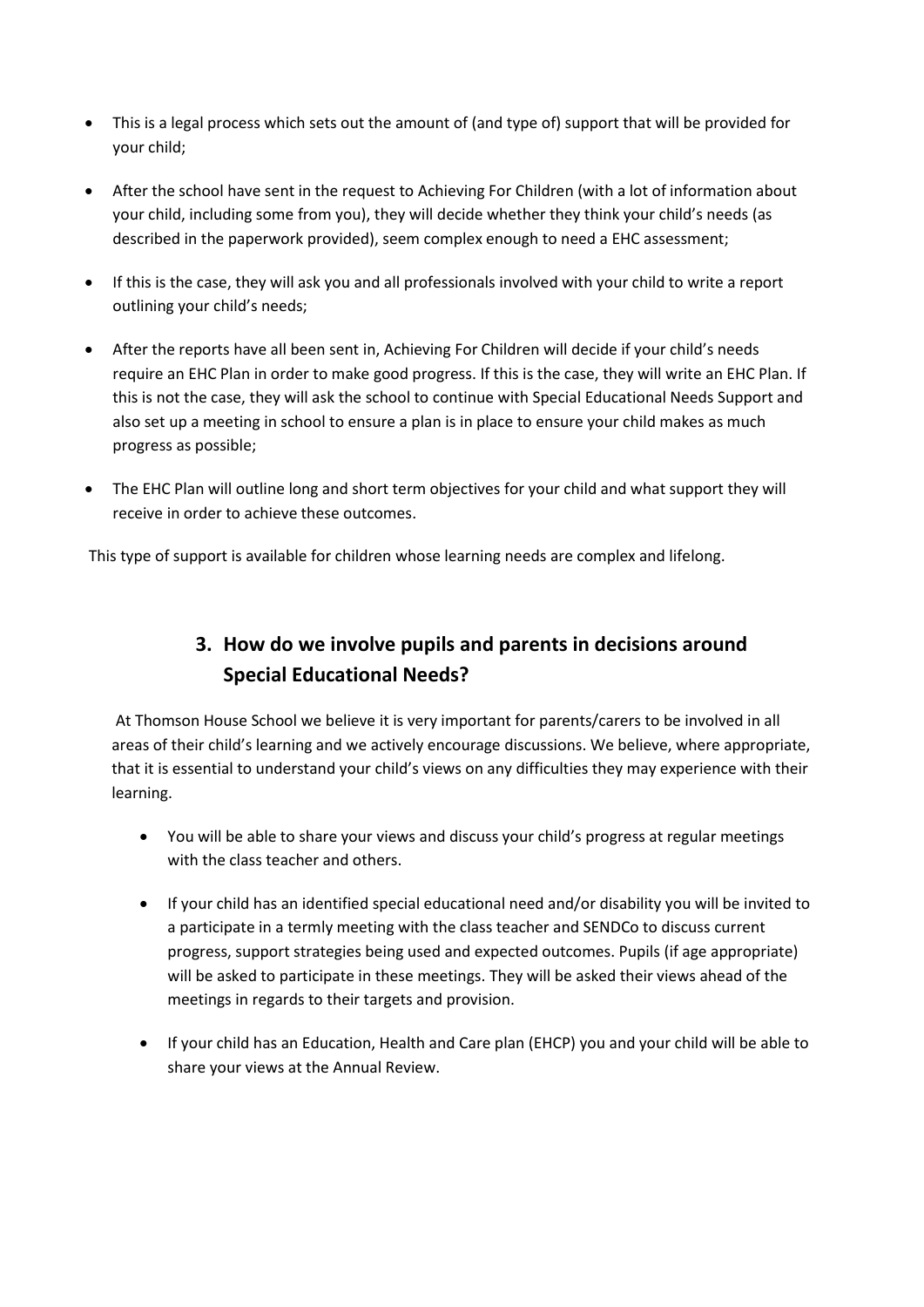## **4. How can I let the school know I am concerned about my child's progress in school?**

If you have concerns about your child's progress you should speak to your child's class teacher initially

If you are not happy that the concerns are being managed and that your child is still not making progress, you should speak to the Inclusion Leader [\(Hannah.hannington@thomsonhouseschool.org](mailto:Hannah.hannington@thomsonhouseschool.org) or Head Teacher [\(Amanda.letch@thomsonhouseschool.org\)](mailto:Amanda.letch@thomsonhouseschool.org)

If you are still not happy, you can speak to the school SEND Governor Ed Coke [Edcoke@thomsonhouseschool.org](mailto:Edcoke@thomsonhouseschool.org) 

## **5. How will the school let me know if they have any concerns about my child's learning in school?**

If your child is identified as not making expected progress, the school will set up a meeting to discuss this with you in more detail and to:

- Listen to any concerns that you may have
- Plan with you any additional support your child may need
- Discuss with you any referrals to outside professionals to support your child's learning
- Agree targets and/or next steps for an agreed date or IEP
- Schedule a review meeting

Over an agreed period of time, the school will deliver additional support and arrange a review meeting for parents to discuss:

- The effectiveness of the support
- Progress towards the agreed outcomes
- Set new targets if required where appropriate, we will also have a conversation with your child about their learning and fully involve your child in agreeing the desired outcomes and how we will achieve them.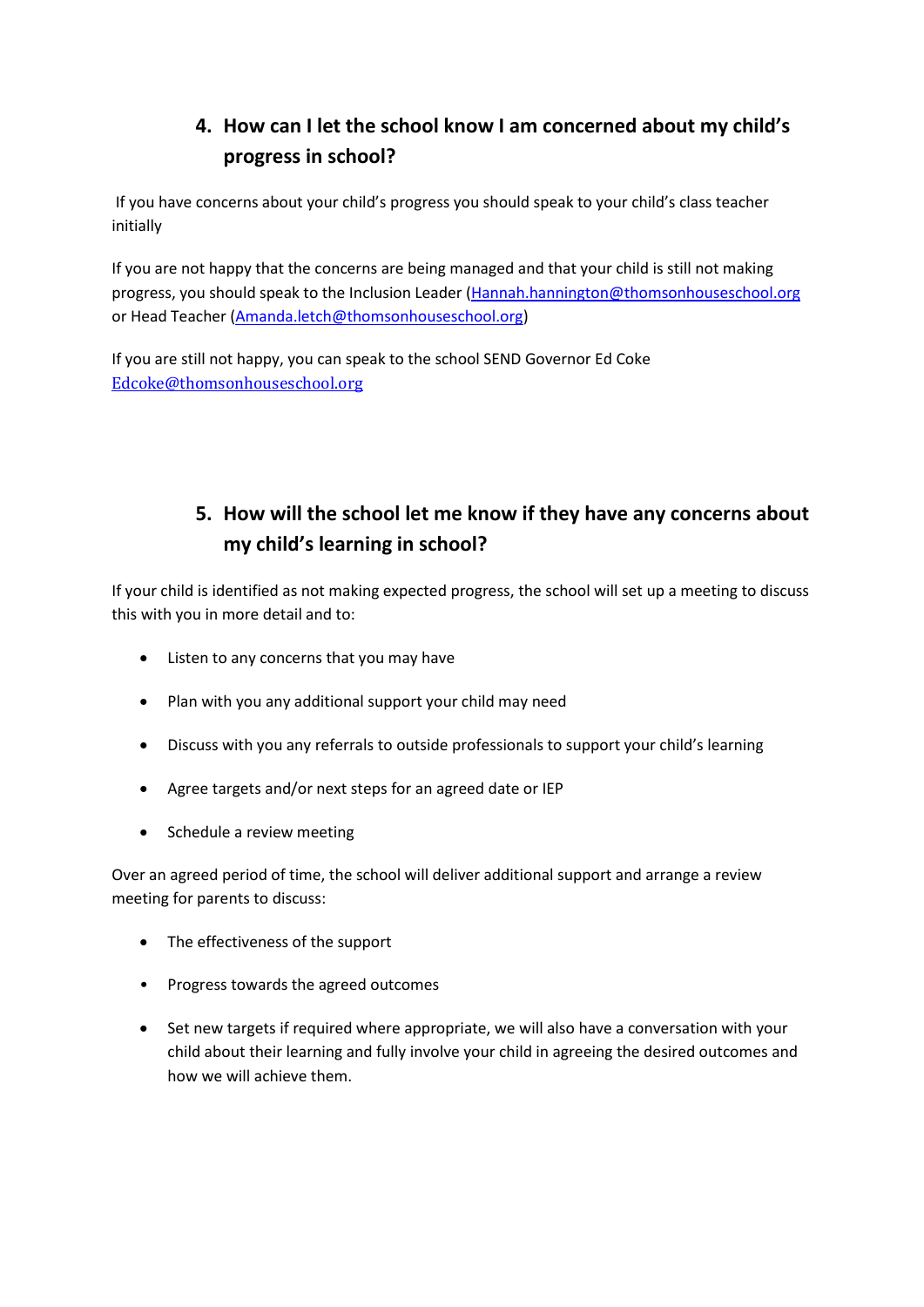## **6. How is support allocated to children and how do they move between the different levels of support in school?**

Thomson House School receives funding from the Education & Skills Funding Agency (ESFA). These funds include devolved money to support the learning of children with SEN and/or disabilities.

The Head Teacher, in consultation with the school Governors, decides the budget for SEN provision on the basis of the needs of the children in the school.

The Head Teacher and the SENDCo discuss all the information they have about SEN in the school, including:

- The children receiving additional support
- The children needing additional support
- The children identified as not making as much progress as would be expected
- The effectiveness of the school's current interventions and provisions; prioritise an action plan, which may include additional or alternative interventions, staff training and equipment needs via a provision map.

All resources, training and support are reviewed termly by the Headteacher and SENDCo and changes are made as needed.

## 7. **Who are the other people providing services to children with SEND in this school?**

At Thomson House School we work in partnership with a range of professionals in order to support children with SEND.

Services include:

- Educational Psychologist
- Speech and Language Therapy
- Occupational Therapy
- School Nurse
- Physiotherapy
- Behaviour Support
- **•** Education Inclusion Support Service
- **•** Early Advice and Intervention Panel

These services might come to deliver staff training, work with a whole class, specific group or 1:1. Last year, for example, the Educational Psychologist trained staff in using the Zones of Regulation.

In addition the SENDCo can make referrals to: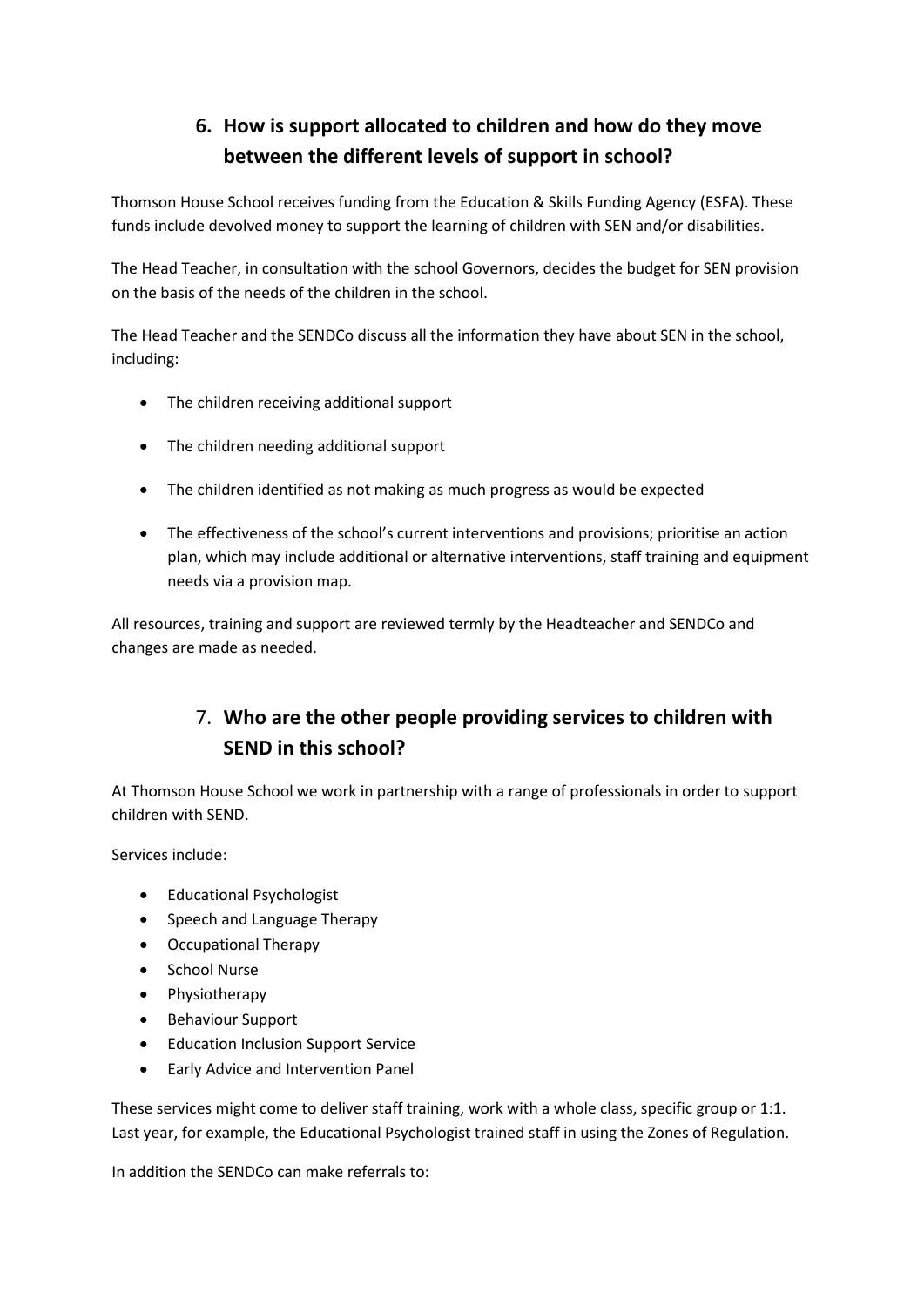- The Child and Adolescent Mental Health Service (CAMHS)
- Social Care services
- **•** The Primary Mental Health Team (PMHT)

## **8. How are the teachers in school helped to work with children with SEND and what training do they have?**

- At Thomson House School we believe that your child's learning needs will first be met through the high quality teaching delivered by her/his class teacher.
- The SENDCo's job is to support the class teacher in planning for children with SEND.
- The school has a training plan for all staff to improve the teaching and learning of all children including those with SEND. This includes whole school training on SEND issues.
- We regularly review the school training schedule and professional development for all teaching and support staff to ensure there is appropriate expertise to support children with special educational needs. We might employ external agencies to deliver some training on specific issues such as ASD and speech and language difficulties.
- Individual teachers and support staff will attend training courses run by outside agencies that are relevant to the needs of specific children in their class, for example, using a Reciprocal Reading approach with children who struggle to read and comprehend a text
- Individual teachers and support staff will attend training courses run by outside agencies that are relevant to the needs of specific children in the school, for example, Lego therapy, drawing and talking, ELSA, Supporting Children with ASD, and dyslexia / specific learning difficulties
- The school is able to access training programmes from different organisations including Achieving for Children Workforce Development.

#### 9. **How will the teaching be adapted for my child with SEND?**

- We carefully plan our curriculum to match the age, ability and needs of all children.
- Class Teachers plan lessons according to the specific needs of all groups of children in their class and will ensure that your child's needs are met.
- The class teacher will adapt lesson planning and teaching to match your child's special educational needs and/or disability.
- It may be appropriate to adopt different strategies or resources and adapt outcomes to meet your child's learning needs.
- A specialist SEND teacher or Assistant Teacher may work with your child 1:1 and/or in small groups out of class for short periods of time to support their needs.
- IEPs are referred to daily and used as part of planning for individual children with specific needs.
- Additional specialist advice is sought when appropriate and, when necessary, accessibility aids and technology may be used to support your child's learning.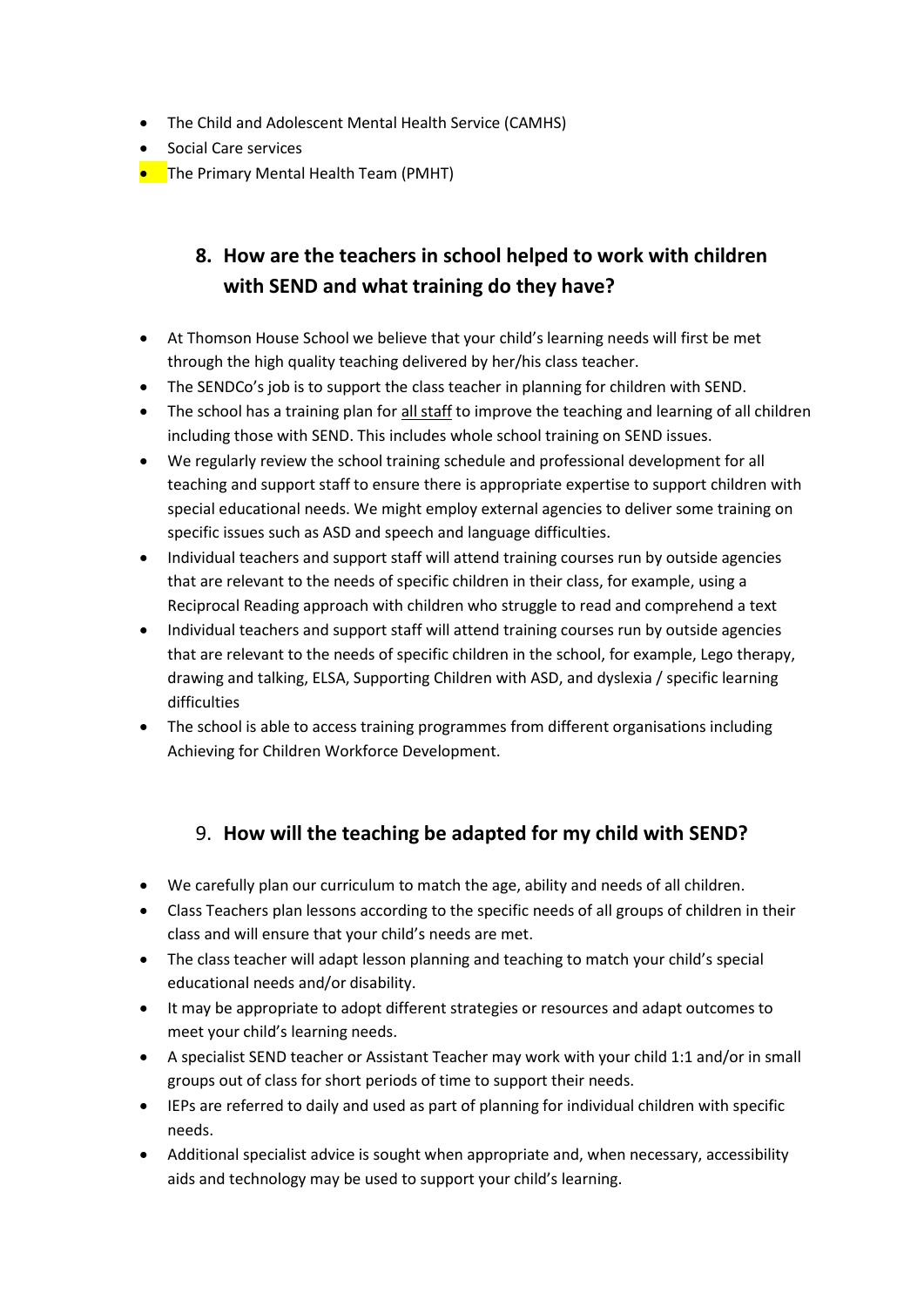Thomson House School regularly reviews its Accessibility Plan to ensure that all children have the fullest access to the curriculum and the school site as possible.

## 10.**What support will there be for my child's happiness and wellbeing at Thomson House school?**

- At Thomson House school we believe that the safety, happiness and wellbeing of all our pupils is paramount. All members of staff take this aspect of school life very seriously.
- You can be confident that in particular your child's Class Teacher, the Assistant Teachers and the SENDCo are available to provide support to match your child's needs.
- You should also feel free to contact your child's Class Teacher if you have any concerns.
- We have a programme of well-being which includes assemblies, circle times and PSHE lessons in which all children will participate.
- Zones of Regulation is a school wide initiative aimed to help children regulate their emotions.
- Our learning mentor (Clare Hinton) will see children who require emotional support at certain points in their lives.
- We also have a play therapist (Jay White) who offers integrated provision. She sees a small percentage of children at THS with complex emotional needs. This support will be arranged in consultation with parents, school and the play therapist herself.

#### 11.**How will we measure the progress of your child in school?**

- Your child's progress is continually monitored by his/her class teacher;
- Your child's progress is reviewed internally formally every half term during Pupil Progress Meetings (Class Teacher and Senior Leaders);
- Information is shared with you every term at parent's evenings;
- If your child is in Year 1 and above, but is not yet working at National Curriculum levels, a more sensitive assessment tool is used which shows their achievements in more detail and will also show smaller but significant steps of progress, this is called 'P levels';
- At the end of each key stage (i.e. at the end of year 2 and year 6) the government requires **all** children to be formally assessed using Standard Assessment Tests (SATS) and the results are published nationally.

#### In addition:

- For children at SEND Support, they will have an Individual Education Plan (IEP) that will be reviewed with your involvement, every term.
- IEPs will be reviewed internally by the Inclusion Team every half term as part of a plan, do, and review cycle.
- Children will be set approximately 6 targets each term. The targets will be set and reviewed by the Inclusion team and class teacher. The targets will be discussed and reviewed with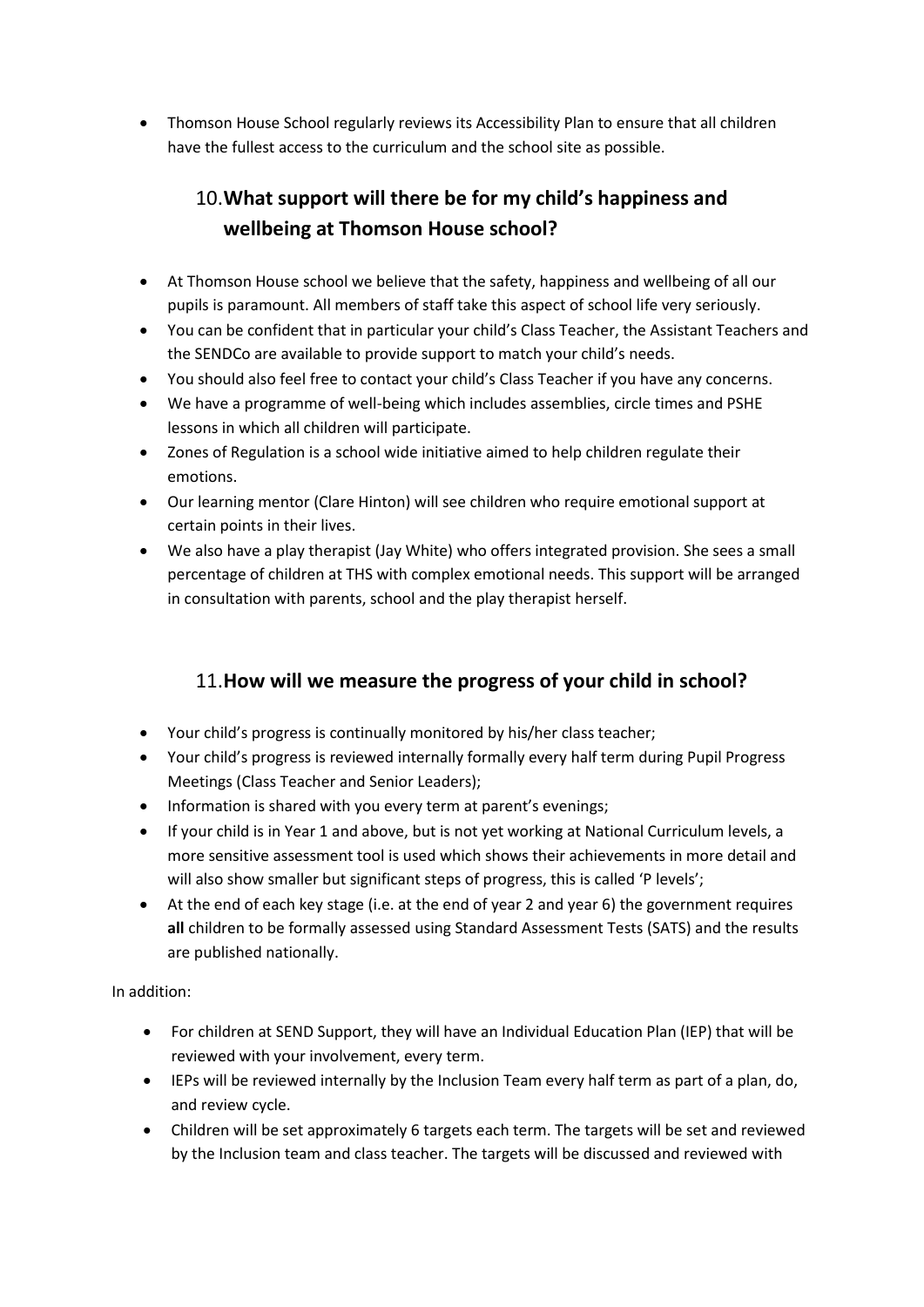parents termly. The number of targets achieved will measure a child's progress. Progress is defined as:

- **Expected progress -4 out of 6 targets per term (66%)**
- **Below expected progress- 3 or less targets met per term (50%or less)**
- **Above expected progress- 5 or more targets out of 6 targets met per term (83% or more)**
- Progress will be shared with parents at the termly meetings. The progress of children with a Statement of SEND or EHC Plan is formally reviewed at an Annual Review meeting with all adults involved in the child's education
- The SENDCo will also check that your child is making good progress within any individual work or in any group that they take part

The effectiveness of the school's provision for pupils with SEND is evaluated through the schools ongoing monitoring cycle by the Senior Leadership Team. This includes:

- Pupil Progress Meetings
- Half-Termly Interim Progress Review Meetings
- **•** Learning walks
- Book/work scrutiny
- Lesson/intervention observations
- **•** Termly provision audit

## 12.**What support do we have for you as a parent of a child with SEND?**

- The class teacher is regularly available to discuss your child's progress or any concerns you may have and to share information about what is working well at home and school so similar strategies can be used
- The SENDCo is available to meet with you to discuss your child's progress or any concerns or worries you may have. **Hannah Hannington works from Wednesday – Friday.**
- All information from outside professionals will be discussed with you with the person involved directly, or where this is not possible, in a report
- IEP's will be reviewed with your involvement each term
- Homework can be adjusted to your child's individual needs
- A home/school contact book may be used to support communication with you, when this has been agreed to be useful for you and your child
- Parent/carer workshops in school to help you understand the strategies used in school. In addition, we may be able to offer you individual training in specific support strategies relevant to your child
- The SENDCo will share information with you about local support groups, courses for parents and holiday activities that are relevant to your child's needs.

#### 13.**How is Thomson House School accessible to children with SEND?**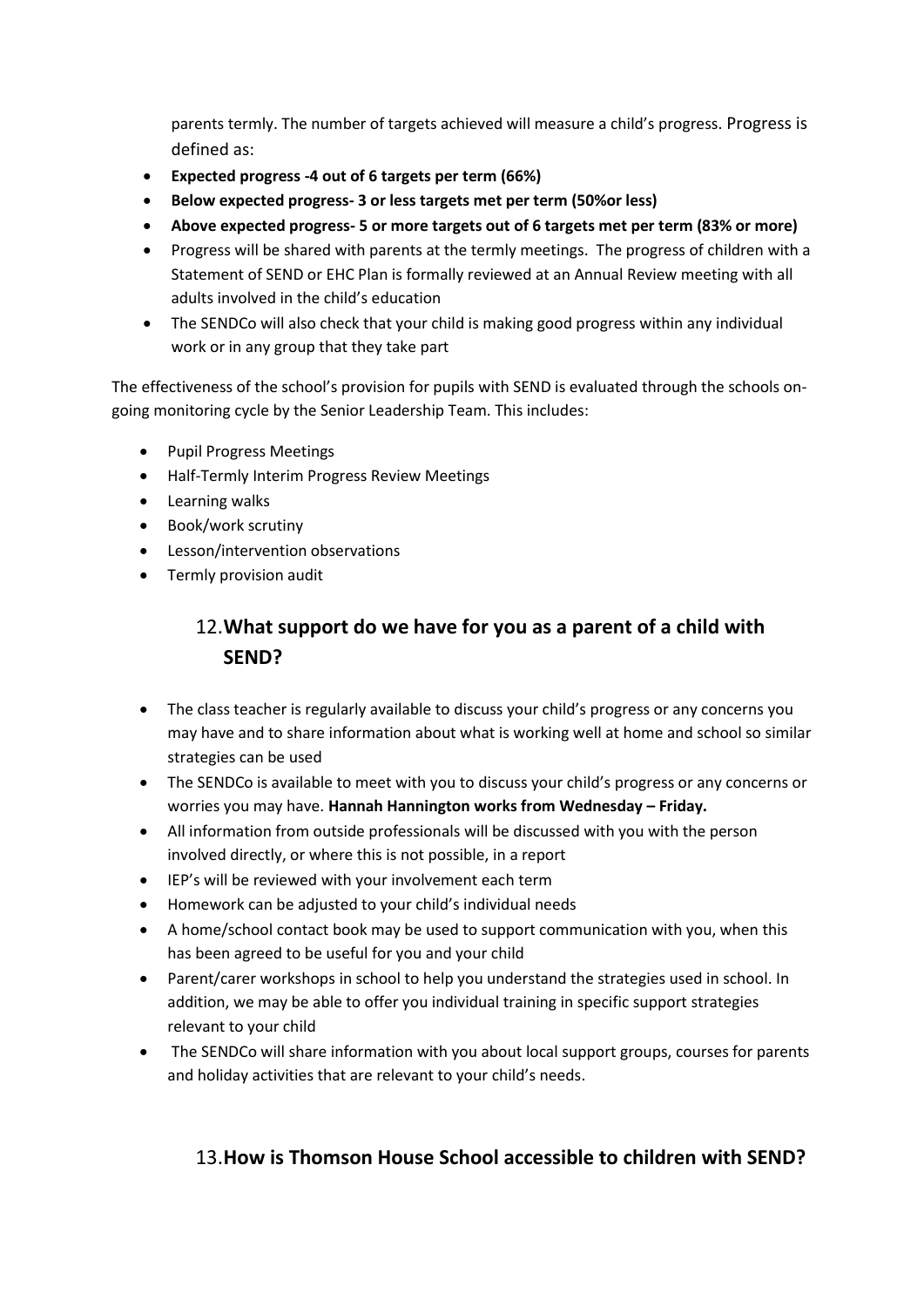- The building is accessible to children with physical disability via ramps.
- The ground floor of the Victorian building is accessible to those with physical disabilities.
- Internally (on both school sites) we have a lift which can be used between floors.
- We ensure that equipment used is accessible to all children regardless of their needs.
- Disabled toilets are available in each building.
- After school provision is accessible to all children including those with SEND.
- Extracurricular activities are accessible for children with SEND

#### **14.How will we support your child when they are leaving this school? OR moving on to another class?**

We recognise that transitions can be difficult for a child with SEND and take steps to ensure that any transition is a smooth as possible.

- If your child is moving to another school: We will contact the school SENDCO and ensure he/she knows about any special arrangements or support that need to be made for your child.
- We understand that pre-visits may need to be made to the new school by your child with you.
- Occasionally a teacher from the new school will want to visit your child at THS to understand about existing provision;
- We will make sure that all records about your child are passed on as soon as possible.

When moving classes in school:

- Information will be passed on to the new class teacher IN ADVANCE and in most cases, a planning meeting will take place with the new teacher.
- All targets will be shared with the new teacher.
- If your child would be helped by a book/social story to support them understand moving on then it will be made with them.
- All children will visit their new classroom and new class teacher ahead of the move. An SEND child will have multiple visits to their new class.
- Sheen Lane children will visit Vernon Road in advance.

In Year 6:

- The Inclusion Manager will attend the Primary Transition Day to discuss the specific needs of your child with the SENDCo of their secondary school
- Your child will have focused learning tasks about aspects of transition to support their understanding of the changes ahead
- Where possible, your child will visit their new school on several occasions and in some cases staff from the new school will visit your child in this school

In addition, for children with a statement or EHC plan we will: